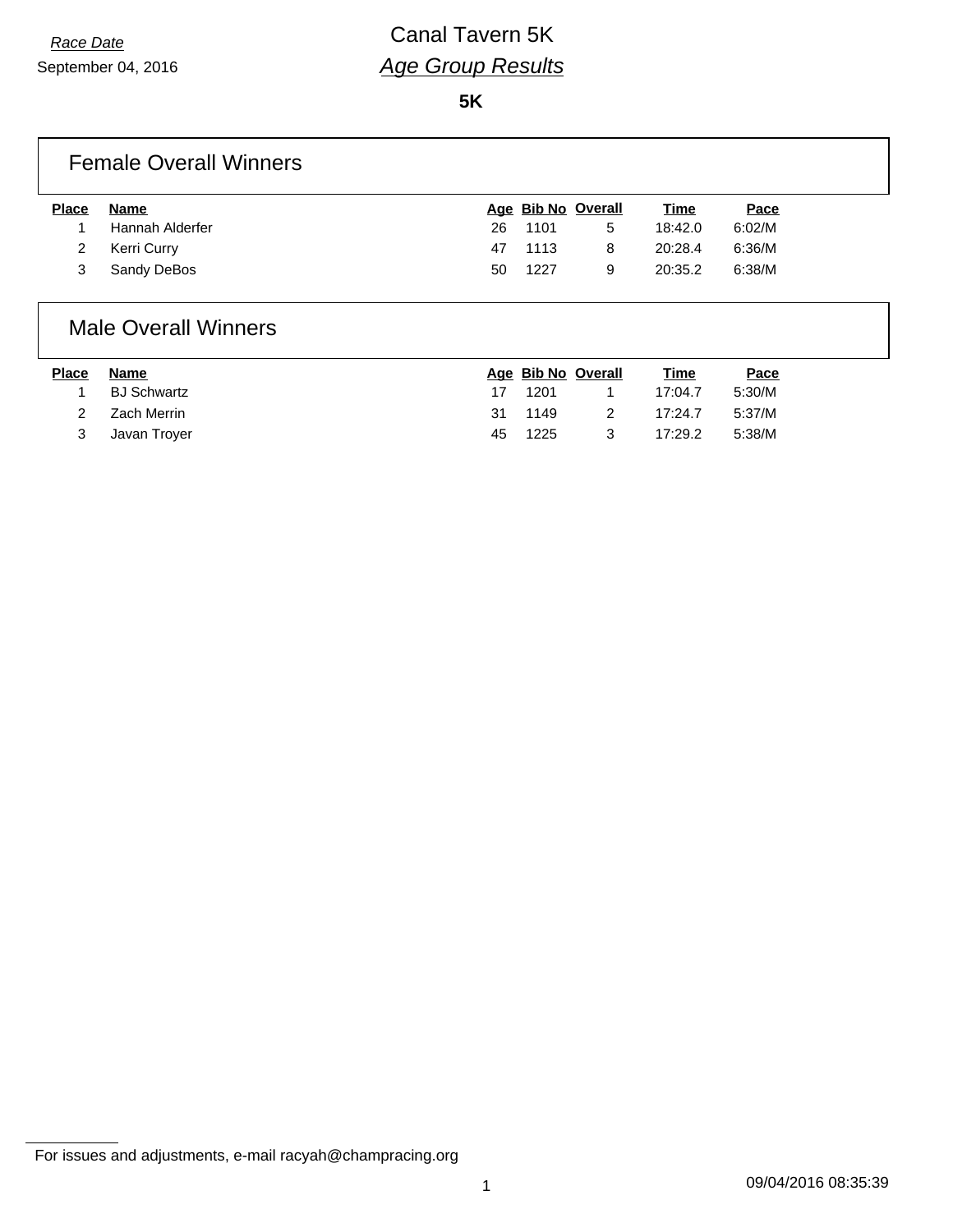**5K**

## Female 19 and Under

| <b>Place</b> | Name           |     | Age Bib No Overall |     | Time    | <u>Pace</u> |
|--------------|----------------|-----|--------------------|-----|---------|-------------|
|              | Kenadie Watson | 9   | 1212               | 63  | 31:52.5 | 10:17/M     |
|              | Tori Wilson    | 9   | 1193               | 94  | 40:49.3 | 13:10/M     |
|              | Morgan Klemens | 12. | 1142               | 115 | 50:55.7 | 16:25/M     |
|              |                |     |                    |     |         |             |

## Male 19 and Under

| <b>Place</b> | <b>Name</b>      |    |      | Age Bib No Overall | <b>Time</b> | Pace    |
|--------------|------------------|----|------|--------------------|-------------|---------|
|              | Trevor Wilson    |    | 1192 | 33                 | 26:15.6     | 8:28/M  |
| 2            | TJ Wilson        | 11 | 1194 | 43                 | 27:27.1     | 8:51/M  |
| 3            | Rocky Kennedy    | 12 | 1138 | 54                 | 29:57.4     | 9:40/M  |
| 4            | Caleb Fankhauser | 8  | 1125 | 71                 | 34:01.8     | 10:58/M |
| 5            | Jace Digman      | 11 | 1116 | 85                 | 37:12.4     | 12:00/M |
| 6            | Liam Klemens     | 13 | 1143 | 111                | 49:11.0     | 15:52/M |
|              |                  |    |      |                    |             |         |

### Female 20 to 29

| <b>Place</b> | <b>Name</b>            |    |      | Age Bib No Overall | <b>Time</b> | Pace    |
|--------------|------------------------|----|------|--------------------|-------------|---------|
| 1            | Catherine Slayman      | 21 | 1179 | 14                 | 22:53.5     | 7:23/M  |
| 2            | Savanna Vance          | 25 | 1224 | 30                 | 25:37.9     | 8:16/M  |
| 3            | Abbey Kimble           | 24 | 1139 | 31                 | 26:00.1     | 8:23/M  |
| 4            | Natalie Shingler       | 20 | 1173 | 52                 | 29:31.8     | 9:31/M  |
| 5            | <b>Audrey DiPietro</b> | 29 | 1232 | 65                 | 32:01.7     | 10:20/M |
| 6            | Julie Nowicki          | 29 | 1155 | 66                 | 32:27.0     | 10:28/M |
| 7            | Tiffany Hunka          | 24 | 1131 | 73                 | 34:21.6     | 11:05/M |
| 8            | Desiree Watson         | 26 | 1229 | 78                 | 35:05.3     | 11:19/M |
| 9            | Vicki MEssanger        | 26 | 1206 | 87                 | 38:35.2     | 12:27/M |
| 10           | Katie Quinlan          | 28 | 1165 | 105                | 46:32.2     | 15:01/M |
|              |                        |    |      |                    |             |         |

### Male 20 to 29

| <b>Place</b> | <b>Name</b>      |    | Age Bib No Overall |     | Time    | Pace    |
|--------------|------------------|----|--------------------|-----|---------|---------|
|              | Sean Jones       | 24 | 1228               | 4   | 18:24.0 | 5:56/M  |
| 2            | Taylor Barnett   | 26 | 1103               | 11  | 21:09.6 | 6:49/M  |
| 3            | Kurt Elsasser    | 26 | 1123               | 17  | 23:46.1 | 7:40/M  |
| 4            | Kevin Murphy     | 26 | 1152               | 46  | 27:51.8 | 8:59/M  |
| 5            | David Picard     | 23 | 1162               | 51  | 29:29.9 | 9:31/M  |
| 6            | Cody Geissinger  | 26 | 1127               | 57  | 30:19.6 | 9:47/M  |
|              | Jeremy Slasor    | 24 | 1178               | 82  | 36:29.7 | 11:46/M |
| 8            | Samuel Rodriguez | 24 | 1167               | 106 | 46:33.8 | 15:01/M |

For issues and adjustments, e-mail racyah@champracing.org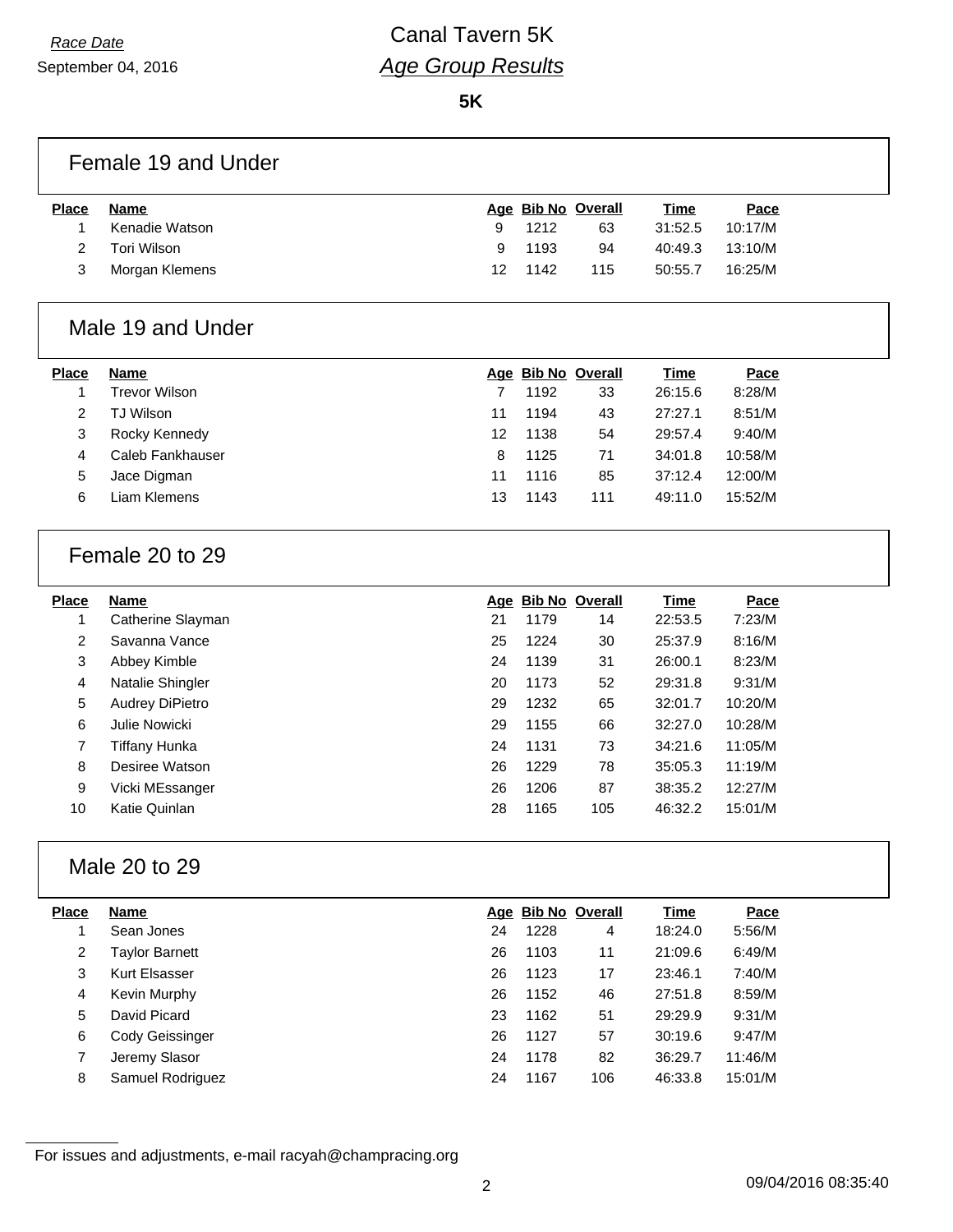**5K**

### Female 30 to 39

| <b>Place</b>   | <b>Name</b>          | Age | <b>Bib No Overall</b> |     | Time    | Pace    |
|----------------|----------------------|-----|-----------------------|-----|---------|---------|
| 1              | Sam Oleskey          | 34  | 1157                  | 15  | 22:59.1 | 7:25/M  |
| $\overline{2}$ | Alisha Povick        | 33  | 1164                  | 19  | 23:54.9 | 7:43/M  |
| 3              | Lynsey Overton       | 32  | 1216                  | 26  | 25:00.8 | 8:04/M  |
| 4              | Jenifer Saunier      | 33  | 1170                  | 45  | 27:42.3 | 8:56/M  |
| 5              | Brenna DeVendra      | 38  | 1114                  | 48  | 28:24.1 | 9:10/M  |
| 6              | <b>Candis Palmer</b> | 37  | 1160                  | 55  | 30:16.9 | 9:46/M  |
| $\overline{7}$ | Jennifer Penso       | 30  | 1161                  | 59  | 30:23.7 | 9:48/M  |
| 8              | Patricia Johnston    | 38  | 1136                  | 72  | 34:02.8 | 10:59/M |
| 9              | Erin Endres          | 32  | 1124                  | 79  | 35:27.6 | 11:26/M |
| 10             | Elizabeth Krahel     | 35  | 1145                  | 80  | 35:30.7 | 11:27/M |
| 11             | <b>Emily Hester</b>  | 33  | 1129                  | 83  | 36:35.8 | 11:48/M |
| 12             | Rebecca Ragon        | 33  | 1231                  | 86  | 37:56.5 | 12:14/M |
| 13             | Amber Schisler       | 35  | 1171                  | 92  | 39:44.8 | 12:49/M |
| 14             | Catherine Page       | 35  | 1158                  | 110 | 48:57.8 | 15:47/M |
|                |                      |     |                       |     |         |         |

### Male 30 to 39

| <b>Place</b> | <b>Name</b>     |    | Age Bib No Overall |     | Time    | Pace    |
|--------------|-----------------|----|--------------------|-----|---------|---------|
|              | Heath Watson    | 36 | 1213               |     | 20:21.6 | 6:34/M  |
| 2            | Nathan Thiel    | 38 | 1188               | 10  | 20:51.8 | 6:44/M  |
| 3            | Ryan Nowicki    | 30 | 1156               | 42  | 27:23.1 | 8:50/M  |
| 4            | John Fontana    | 34 | 1226               | 49  | 29:01.4 | 9:22/M  |
| 5            | Arron Palmer    | 34 | 1159               | 50  | 29:14.5 | 9:26/M  |
| 6            | Michael Grajeda | 37 | 1128               | 99  | 43:55.0 | 14:10/M |
|              | Jason Braddock  | 33 | 1220               | 104 | 46:04.6 | 14:52/M |

### Female 40 to 49

| <b>Place</b> | Name                   |    | Age Bib No Overall |    | Time    | Pace    |
|--------------|------------------------|----|--------------------|----|---------|---------|
|              | Amy Eick               | 47 | 1234               | 28 | 25:04.6 | 8:05/M  |
| 2            | Elsa Cave              | 45 | 1107               | 29 | 25:11.6 | 8:07/M  |
| 3            | Diane Carper           | 48 | 1106               | 34 | 26:36.3 | 8:35/M  |
| 4            | Magan Wilson           | 40 | 1195               | 36 | 26:40.9 | 8:36/M  |
| 5            | Jolene Schwartz        | 43 | 1202               | 38 | 26:50.6 | 8:39/M  |
| 6            | Renee Jacobsen         | 41 | 1134               | 56 | 30:18.6 | 9:46/M  |
| 7            | <b>Charlene Bigler</b> | 49 | 1104               | 61 | 30:51.3 | 9:57/M  |
| 8            | <b>Sharie KNight</b>   | 44 | 1217               | 64 | 31:54.9 | 10:17/M |
| 9            | Molly HAymaker         | 42 | 1230               | 70 | 33:45.3 | 10:53/M |
| 10           | Lisa Squires           | 45 | 1186               | 76 | 35:03.3 | 11:18/M |
| 11           | Janine Zambo           | 49 | 1210               | 95 | 41:19.1 | 13:20/M |

For issues and adjustments, e-mail racyah@champracing.org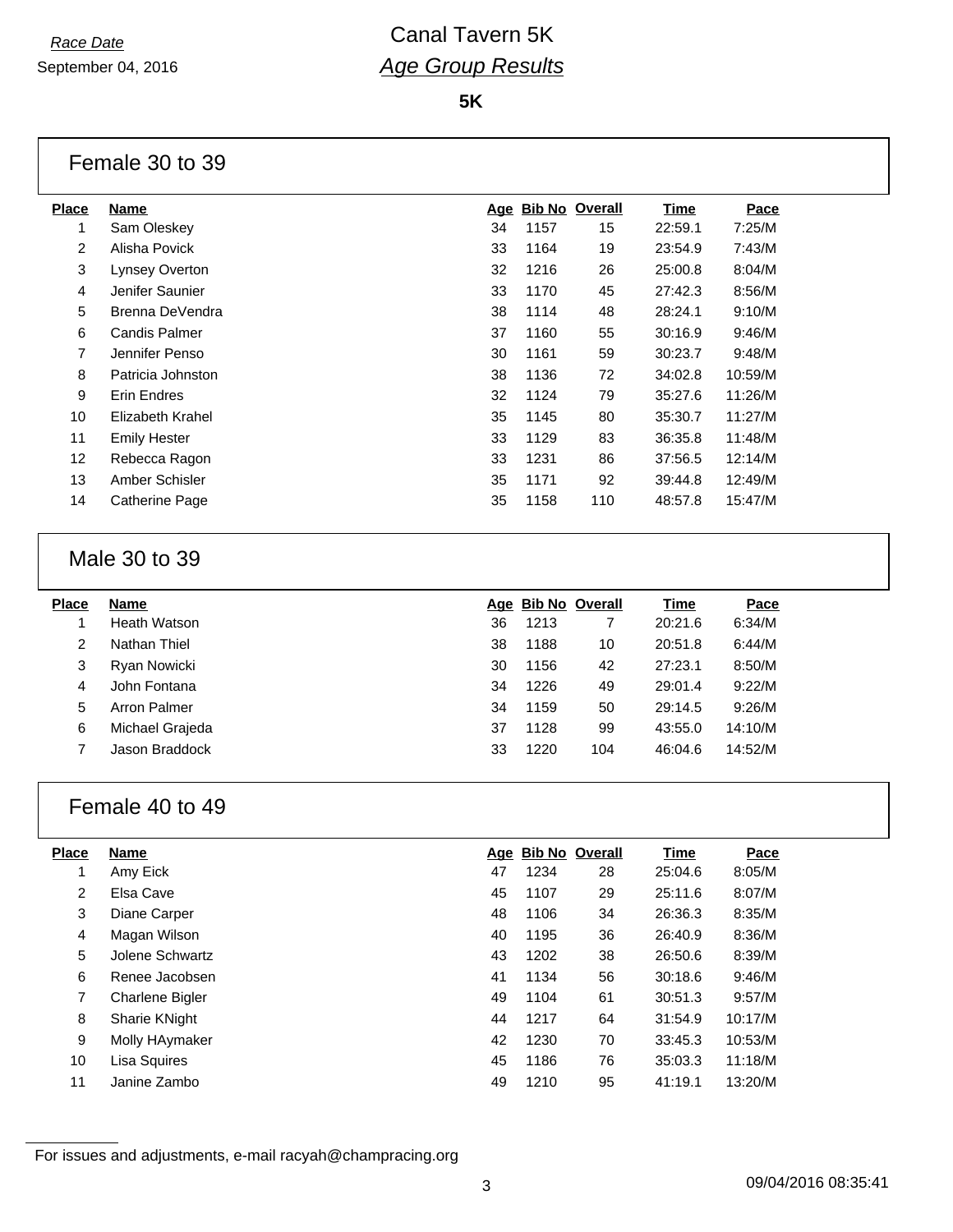**5K**

## Female 40 to 49

| <b>Place</b> | Name                  |    | Age Bib No Overall |     | <u>Time</u> | <u>Pace</u> |
|--------------|-----------------------|----|--------------------|-----|-------------|-------------|
| 12           | Cindy Fahey           | 41 | 1199               | 98  | 43:25.8     | 14:00/M     |
| 13           | <b>Tracey Viereck</b> |    | 44 1190            | 103 | 45:07.9     | 14:33/M     |
| 14           | Tammy Klemens         | 46 | 1144               | 119 | 51:21.4     | 16:34/M     |
|              |                       |    |                    |     |             |             |

#### Male 40 to 49

| <b>Place</b> | <b>Name</b>    |    |      | Age Bib No Overall | <b>Time</b> | Pace    |
|--------------|----------------|----|------|--------------------|-------------|---------|
|              | Kevin Cline    | 43 | 1110 | 6                  | 19:59.1     | 6:27/M  |
| 2            | Joe Lunsford   | 43 | 1233 | 12                 | 21:23.5     | 6:54/M  |
| 3            | Doug Johnston  | 44 | 1135 | 18                 | 23:53.9     | 7:42/M  |
| 4            | Eric Wilson    | 44 | 1196 | 23                 | 24:46.0     | 7:59/M  |
| 5            | Tim Fulton     | 41 | 1235 | 24                 | 24:56.9     | 8:03/M  |
| 6            | Jim Vance      | 45 | 1223 | 69                 | 33:35.0     | 10:50/M |
|              | Terry Brinkman | 47 | 1215 | 90                 | 39:25.4     | 12:43/M |

### Female 50 to 59

| <b>Place</b>   | <b>Name</b>          |    | Age Bib No Overall |     | <b>Time</b> | Pace    |
|----------------|----------------------|----|--------------------|-----|-------------|---------|
|                | Brenda Kimble        | 53 | 1140               | 25  | 24:57.6     | 8:03/M  |
| 2              | Trish Archer         | 51 | 1102               | 37  | 26:48.8     | 8:39/M  |
| 3              | Lori Fritz           | 50 | 1214               | 41  | 27:17.7     | 8:48/M  |
| 4              | Sue Kapsner          | 59 | 1137               | 47  | 28:05.6     | 9:04/M  |
| 5              | Jennifer Collins     | 56 | 1112               | 62  | 31:05.6     | 10:02/M |
| 6              | Jan Coates           | 59 | 1111               | 68  | 33:34.0     | 10:50/M |
| $\overline{7}$ | Cheryl Staley        | 58 | 1187               | 74  | 34:23.9     | 11:05/M |
| 8              | <b>Beth Sinacore</b> | 55 | 1176               | 75  | 34:41.2     | 11:11/M |
| 9              | Jennifer Horner      | 54 | 1130               | 84  | 36:46.6     | 11:52/M |
| 10             | Tally Matthews       | 55 | 1218               | 97  | 43:21.1     | 13:59/M |
| 11             | <b>Stacy Kiser</b>   | 55 | 1141               | 108 | 47:02.7     | 15:10/M |
| 12             | <b>Tammy Maher</b>   | 52 | 1147               | 116 | 50:57.6     | 16:26/M |
| 13             | Joy Russell          | 50 | 1205               | 117 | 51:07.6     | 16:29/M |
| 14             | Karen French         | 57 | 1204               | 121 | 52:12.0     | 16:50/M |
| 15             | Marianne Eick        | 58 | 1119               | 122 | 52:13.9     | 16:51/M |

### Male 50 to 59

| <u>Place</u> | Name           |    | Age Bib No Overall |     | <u>Time</u> | <u>Pace</u> |
|--------------|----------------|----|--------------------|-----|-------------|-------------|
|              | John Picard    |    | 53 1163            | 13  | 22:26.1     | 7:14/M      |
|              | Mike Rodriguez | 55 | 1236               | 16. | 23:33.5     | 7:36/M      |

For issues and adjustments, e-mail racyah@champracing.org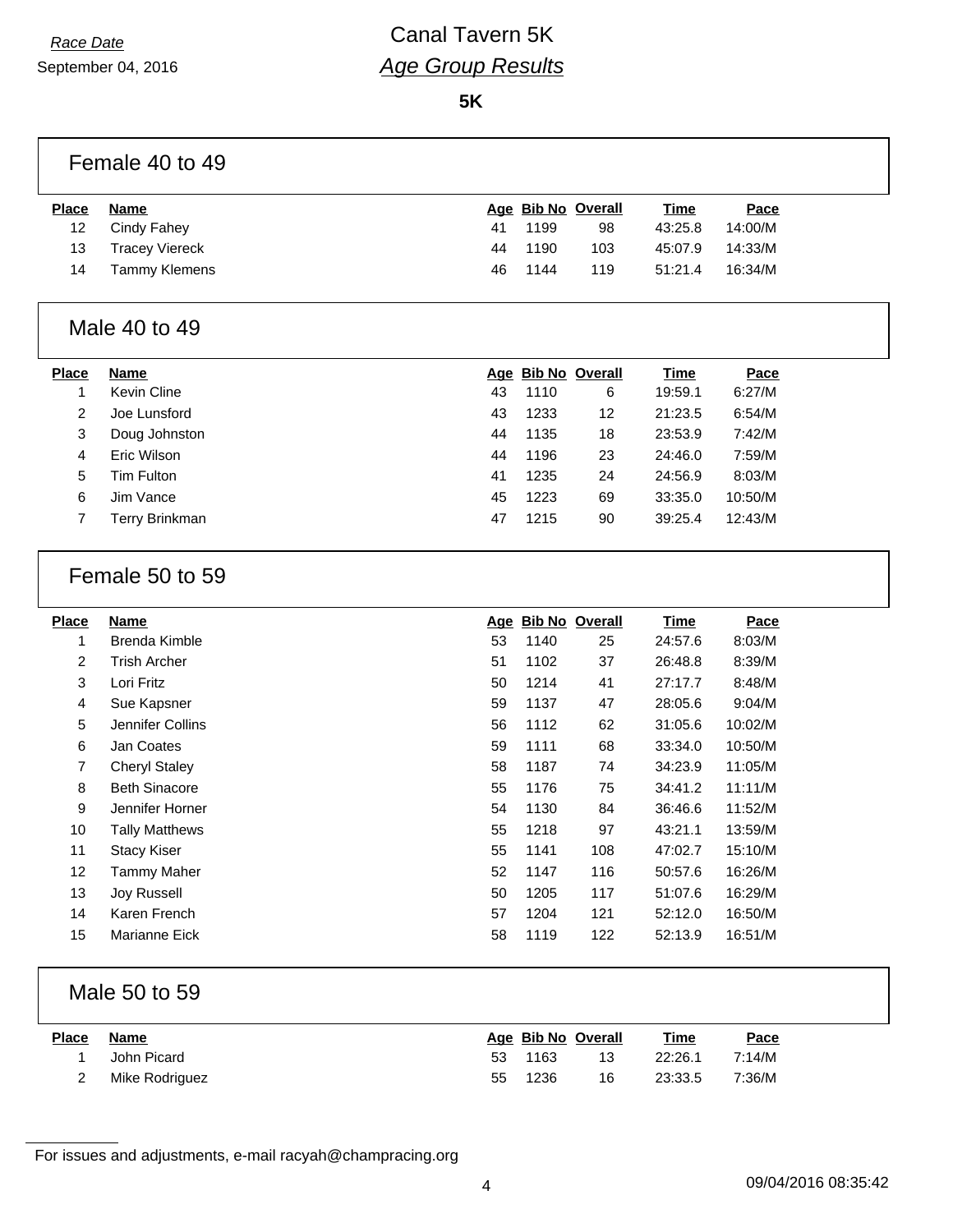**5K**

|              | Male 50 to 59       |    |                    |     |             |         |  |
|--------------|---------------------|----|--------------------|-----|-------------|---------|--|
| <b>Place</b> | Name                |    | Age Bib No Overall |     | <b>Time</b> | Pace    |  |
| 3            | Tom Zambo           | 55 | 1211               | 20  | 24:06.6     | 7:46/M  |  |
| 4            | <b>Rick Slayman</b> | 53 | 1180               | 44  | 27:33.5     | 8:53/M  |  |
| 5            | Jeff Cameron        | 54 | 1105               | 60  | 30:50.6     | 9:57/M  |  |
| 6            | <b>Bob Viereck</b>  | 50 | 1189               | 81  | 36:03.7     | 11:38/M |  |
|              | Joel Russell        | 54 | 1203               | 120 | 52:09.3     | 16:49/M |  |

### Female 60 to 69

| <b>Place</b> | <b>Name</b>    |    | Age Bib No Overall |     | <u>Time</u> | <b>Pace</b> |
|--------------|----------------|----|--------------------|-----|-------------|-------------|
|              | Angela Bosela  | 65 | 1209               | 35  | 26:40.2     | 8:36/M      |
|              | Susan Sikora   | 61 | 1175               | 96  | 41:50.1     | 13:30/M     |
| 3            | Laura Donnelly | 63 | 1118               | 100 | 44:20.5     | 14:18/M     |
| 4            | Marcie Smith   | 62 | 1182               | 109 | 48:56.8     | 15:47/M     |
| 5            | Janice Jackson | 69 | 1133               | 118 | 51:15.6     | 16:32/M     |

### Male 60 to 69

| Name                   |    |      |     | Time               | Pace    |
|------------------------|----|------|-----|--------------------|---------|
| <b>Thomas Sinacore</b> | 62 | 1177 | 21  | 24:20.0            | 7:51/M  |
| <b>Bob Gerber</b>      | 67 | 1207 | 22  | 24:21.3            | 7:51/M  |
| Jim Kurzen             | 62 | 1219 | 27  | 25:03.1            | 8:05/M  |
| Randy Mullen           | 66 | 1222 | 32  | 26:08.4            | 8:26/M  |
| Michael Murphy         | 61 | 1153 | 39  | 26:55.5            | 8:41/M  |
| <b>Bob Neiderman</b>   | 62 | 1154 | 40  | 27:07.8            | 8:45/M  |
| Paul Bosela            | 63 | 1208 | 53  | 29:54.9            | 9:39/M  |
| Paul Merrin            | 62 | 1148 | 58  | 30:20.8            | 9:47/M  |
| Kenneth Sprowl         | 67 | 1185 | 67  | 32:45.0            | 10:34/M |
| Michael Sikora         | 69 | 1174 | 89  | 39:04.0            | 12:36/M |
| Jon Elsasser           | 64 | 1122 | 91  | 39:25.6            | 12:43/M |
| <b>PAtrick Farrell</b> | 61 | 1221 | 107 | 46:37.6            | 15:02/M |
| Danny Jackson          | 68 | 1132 | 114 | 50:53.9            | 16:25/M |
|                        |    |      |     | Age Bib No Overall |         |

### Female 70 and Over

| <b>Place</b> | Name                 |      | Age Bib No Overall |     | Time    | Pace    |
|--------------|----------------------|------|--------------------|-----|---------|---------|
|              | 1 Sharon Morgenstern | 71 - | 1150               | -77 | 35:04.9 | 11:19/M |
|              | 2 Fran Wilson        |      | 77 1197            | 102 | 44:58.2 | 14:30/M |
|              | Ginny Digman         |      | 72 1115            | 112 | 49:22.3 | 15:55/M |

For issues and adjustments, e-mail racyah@champracing.org